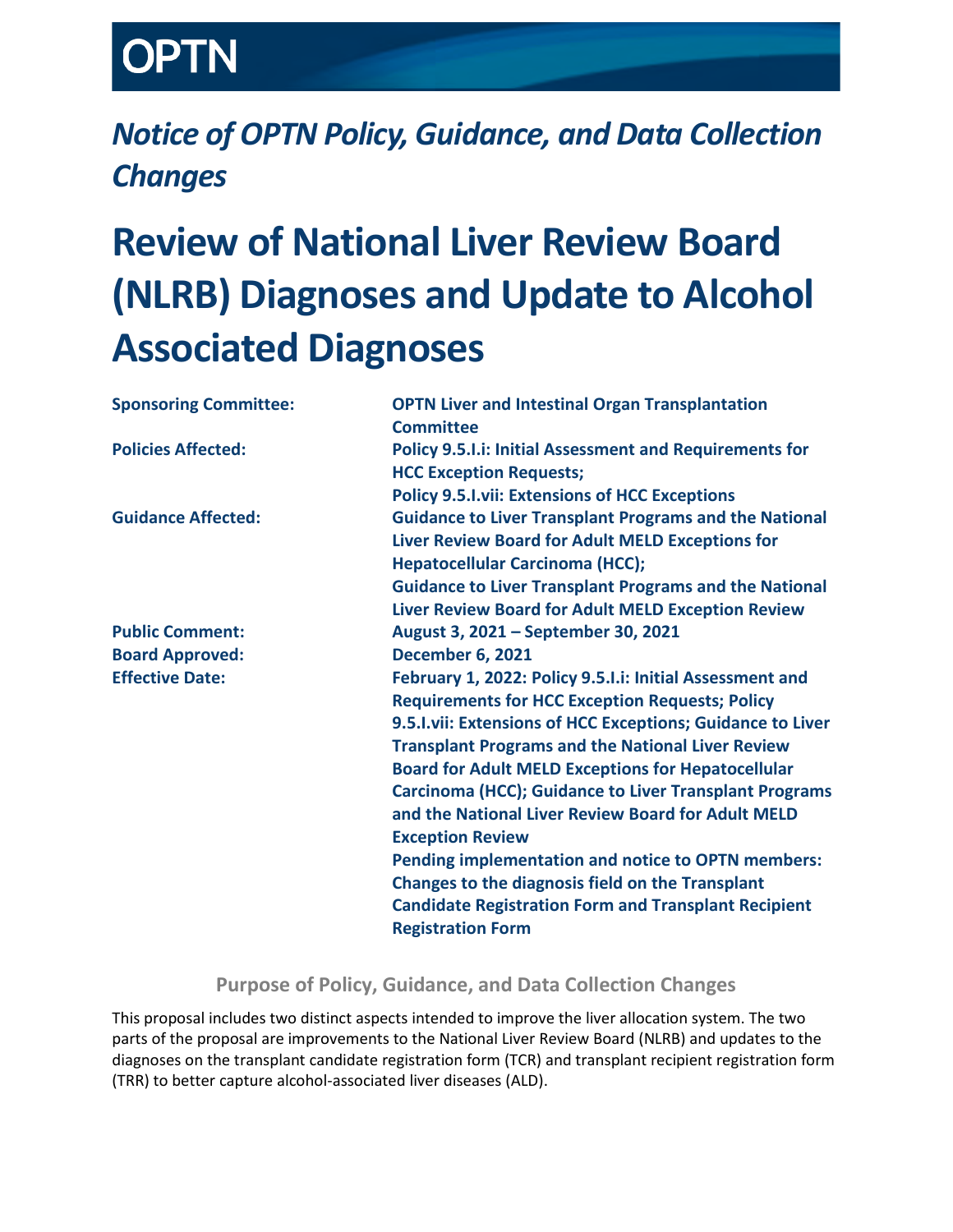The NLRB was implemented on May [1](#page-1-0)4, 2019.<sup>1</sup> The purpose of the NLRB is to provide equitable access to transplant for liver candidates whose calculated model for end-stage liver disease (MELD) score or pediatric end-stage liver disease (PELD) score does not accurately reflect the candidate's medical urgency for transplant. Since the implementation of the NLRB, the OPTN Liver and Intestinal Organ Transplantation Committee (the Committee) has continued to evaluate the effectiveness of the system and has identified a number of ways in which the NLRB could be improved. The purpose of this proposal is to continue to improve the NLRB by creating a more efficient and equitable system for reviewing MELD and PELD exception requests. The included changes ensure that guidance and policy language remain clear and aligned with current research so that the appropriate candidates receive MELD or PELD exceptions.

In [2](#page-1-1)016, ALD overtook chronic hepatitis C virus (HCV) as the leading indication for liver transplantation.<sup>2</sup> Despite ALD being the leading indication for liver transplantation, recent research has shown that there is significant inconsistency when entering the diagnosis for candidates with ALD. $3$  The purpose for updating the alcohol-associated diagnoses on the TCR and TRR is to allow for more accurate data collection and analysis in the future. By updating the diagnoses on the TCR and TRR, more candidates will be categorized with the correct diagnosis, leading to a more complete and reliable OPTN dataset.

## **Proposal History**

Prior to the implementation of the NLRB, MELD and PELD exception requests were reviewed by regional review boards (RRBs). The implementation of the NLRB was a significant change in the process for reviewing MELD or PELD exception requests and because of the significance and complexity of the change, the Committee has continued to receive feedback on areas for improvement to the NLRB guidance and policy. This proposal represents the Committee's commitment to continue to improve the NLRB.

Separately, the proposed changes to ALD diagnoses were developed by the Committee based on their subject matter expertise and clinical experience.

## **Summary of Changes**

The proposal includes the following changes to the NLRB:

- **HCC Policy**: Clarify that a chest CT is only required for an initial HCC exception.
- **HCC Guidance**:
	- o Add guidance so that candidates treated with immunotherapy are able to access an exception score.
	- o Update guidance for candidates with history of resected HCC that recurs to make it clear these candidates do not need to wait six months to receive an exception score equal to median MELD at transplant (MMaT) minus three.
- **Encephalopathy Guidance**: Non-substantive change to include updated references.

<span id="page-1-0"></span> <sup>1</sup> Proposal to Establish a National Liver Review Board, OPTN Liver and Intestinal Organ Transplantation Committee, June 2017, Available at https://optn.transplant.hrsa.gov/

<span id="page-1-1"></span><sup>&</sup>lt;sup>2</sup> George Cholankeril and Aijaz Ahmed, "Alcoholic Liver Disease Replaces Hepatitis C Virus Infection as the Leading Indication for Liver Transplantation in the United States," *Clinical Gastroenterology and Hepatology* 16, no. 8 (2018): pp. 1356-1358, https://doi.org/10.1016/j.cgh.2017.11.045.

<span id="page-1-2"></span><sup>3</sup> Brian P. Lee et al., "Underestimation of Liver Transplantation for Alcoholic Hepatitis in the National Transplant Database," *Liver Transplantation* 25, no. 5 (2019): pp. 706-711, https://doi.org/10.1002/lt.25448.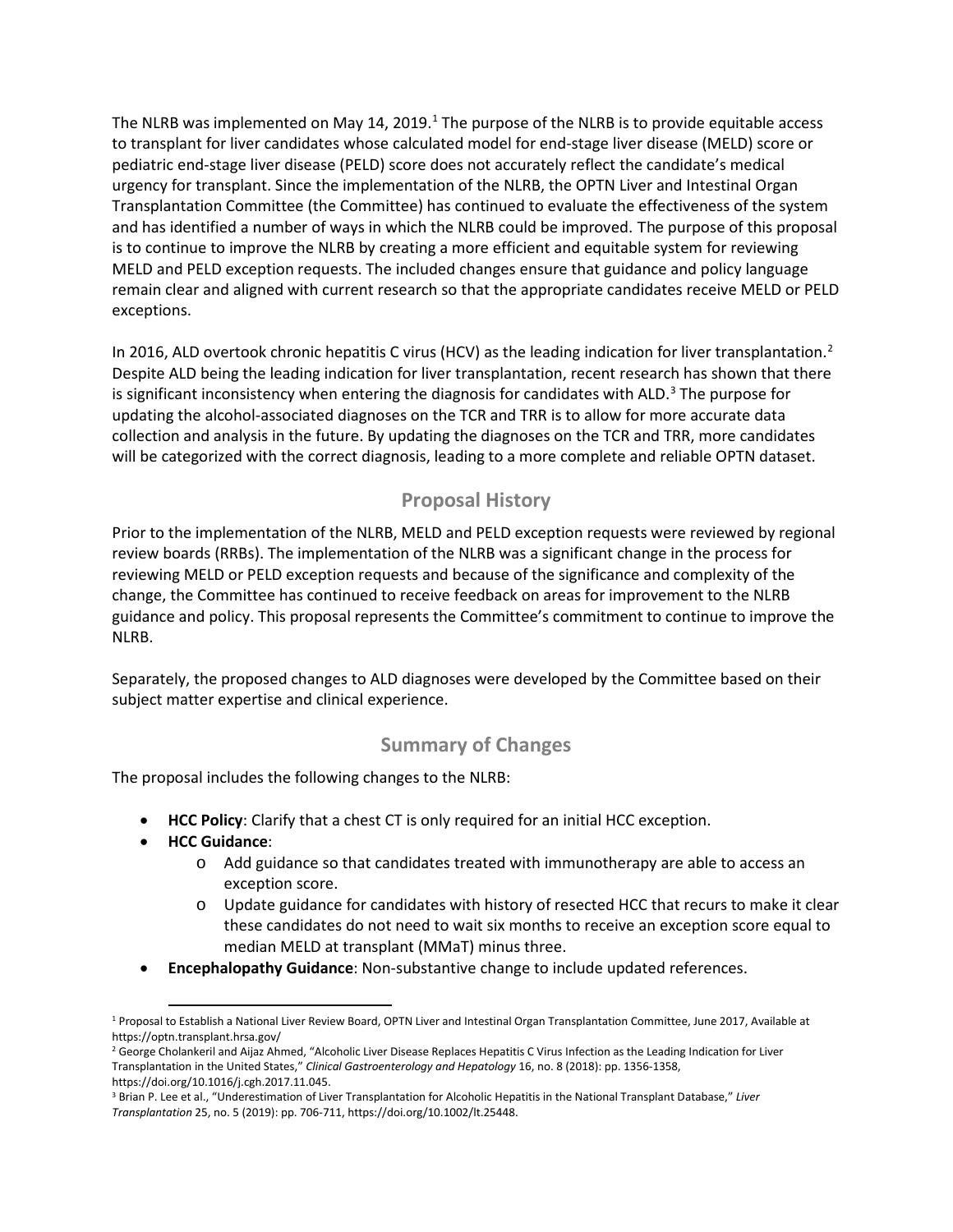The changes to ALD diagnoses are outlined in **Table 1** below:

| <b>Current Diagnosis</b>             | <b>New Diagnosis</b>                                                        |
|--------------------------------------|-----------------------------------------------------------------------------|
| <b>Alcoholic Cirrhosis</b>           | Alcohol-associated cirrhosis without acute alcohol-<br>associated hepatitis |
| Alcoholic Cirrhosis with Hepatitis C | N/A: diagnosis will be inactivated                                          |
| Acute Alcoholic Hepatitis            | Acute alcohol-associated hepatitis with or without cirrhosis                |

#### **Table 1: Updating Diagnoses on TCR/TRR**

### **Implementation**

Liver transplant programs and NLRB reviewers will need to be familiar with the changes to NLRB policy and guidance when submitting and reviewing MELD or PELD exception requests. Liver transplant programs will also need to be familiar with the updated diagnoses when providing candidate information.

The OPTN will implement information technology changes for the updated ALD diagnoses. All changes will be communicated and published.

## **Affected Policy and Guidance Language**

Proposed new language is underlined (example) and language that is proposed for removal is struck through (example). […] signifies language in current Policy that is not presented here for the purposes of brevity and will not be affected by this proposal. Heading numbers, table and figure captions, and crossreferences affected by the numbering of these policies will be updated as necessary.

## <sup>1</sup>**9.5 Specific Standardized MELD or PELD Score Exceptions**

| 3  | [] |                                                                                                       |
|----|----|-------------------------------------------------------------------------------------------------------|
| 4  |    | Requirements for Hepatocellular Carcinoma (HCC) MELD or PELD Score<br>9.5.1                           |
| 5  |    | <b>Exceptions</b>                                                                                     |
| 6  |    | Upon submission of the first exception request, a candidate with hepatocellular carcinoma             |
|    |    | (HCC) will receive a score according to Policy 9.5. <i>I.vii: Extensions of HCC Exceptions</i> if the |
| 8  |    | candidate meets the criteria according to Policies 9.5.1.i through 9.5.1.vi.                          |
| 9  |    |                                                                                                       |
| 10 |    | <b>Initial Assessment and Requirements for HCC Exception</b><br>9.5.1.1                               |
| 11 |    | <b>Requests</b>                                                                                       |
| 12 |    | Prior to applying for a standardized MELD or PELD exception, the candidate must                       |
| 13 |    | undergo a thorough assessment that includes all of the following:                                     |
| 14 |    |                                                                                                       |
| 15 |    | 1. An evaluation of the number and size of lesions before local-regional therapy                      |
| 16 |    | that meet Class 5 criteria using a dynamic contrast enhanced computed                                 |
| 17 |    | tomography (CT) or magnetic resonance imaging (MRI)                                                   |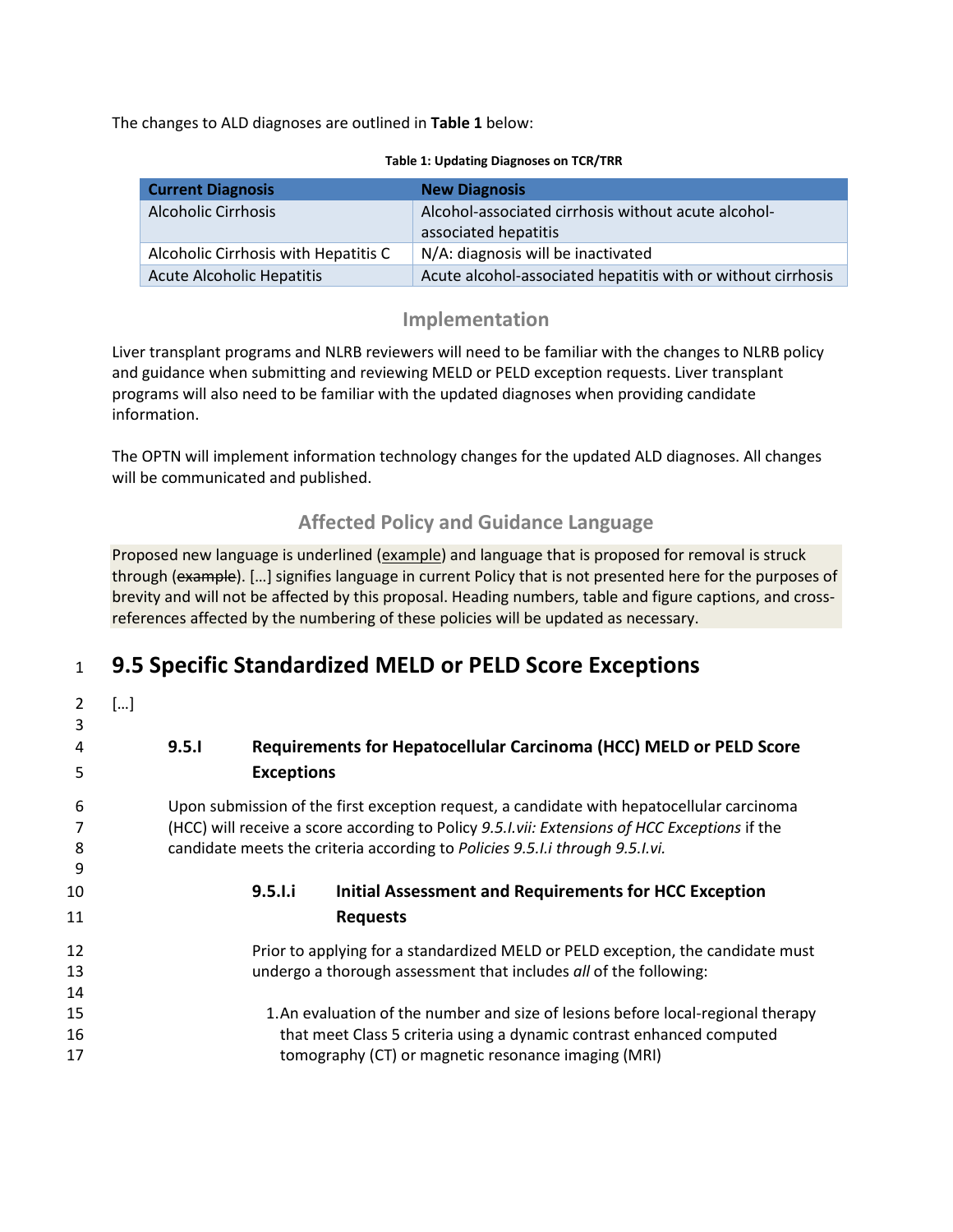| 18 | 2.A CT of the chest to rule out metastatic disease. This is only required prior to                |
|----|---------------------------------------------------------------------------------------------------|
| 19 | applying for an initial exception. A CT of the chest is not required for exception                |
| 20 | extensions.                                                                                       |
| 21 | 3.A CT or MRI to rule out any other sites of extrahepatic spread or macrovascular                 |
| 22 | involvement                                                                                       |
| 23 | 4. An indication that the candidate is not eligible for resection                                 |
| 24 | 5. An indication whether the candidate has undergone local-regional therapy                       |
| 25 | 6. The candidate's alpha-fetoprotein (AFP) level                                                  |
| 26 | The transplant hospital must maintain documentation of the radiologic images and                  |
| 27 | assessments of all OPTN Class 5 lesions in the candidate's medical record. If growth              |
| 28 | criteria are used to classify a lesion as HCC, the radiology report must contain the              |
| 29 | prior and current dates of imaging, type of imaging, and measurements of the                      |
| 30 | lesion.                                                                                           |
| 31 |                                                                                                   |
| 32 | For those candidates who receive a liver transplant while receiving additional                    |
| 33 | priority under the HCC exception criteria, the transplant hospital must submit the                |
| 34 | Post-Transplant Explant Pathology Form to the OPTN within 60 days of transplant. If               |
| 35 | the Post-Transplant Explant Pathology Form does not show evidence of HCC or liver-                |
| 36 | directed therapy for HCC, the transplant program must also submit documentation                   |
| 37 | or imaging studies confirming HCC at the time of assignment.                                      |
| 38 |                                                                                                   |
| 39 | The Liver and Intestinal Organ Transplantation Committee will review the submitted                |
| 40 | documentation or imaging studies when more than 10 percent of the Post-                           |
| 41 | Transplant Explant Pathology Forms submitted by a transplant program in a one-                    |
| 42 | year period do not show evidence of HCC or liver-directed therapy for HCC.                        |
| 43 |                                                                                                   |
| 44 | 9.5.I.vii<br><b>Extensions of HCC Exceptions</b>                                                  |
| 45 | A candidate with an approved exception for HCC is eligible for automatic approval of              |
| 46 | an extension if the transplant program enters a MELD or PELD Exception Score                      |
| 47 | Extension Request that contains the following:                                                    |
| 48 |                                                                                                   |
| 49 | 1. Documentation of the tumor using a CT or MRI                                                   |
| 50 | The type of treatment if the number of tumors decreased since the last request                    |
| 51 | The candidate's alpha-fetoprotein (AFP) level<br>3.                                               |
| 52 |                                                                                                   |
| 53 | A CT of the chest to rule out metastatic disease is not required after the initial                |
| 54 | exception request.                                                                                |
| 55 |                                                                                                   |
| 56 | The candidate's exception extension will then be automatically approved unless any                |
| 57 | of the following occurs:                                                                          |
| 58 |                                                                                                   |
| 59 | The candidate's lesions progress beyond T2 criteria, according to 9.5.I.ii: Eligible<br>$\bullet$ |
| 60 | Candidates Definition of T2 Lesions                                                               |
| 61 | The candidate's alpha-fetoprotein (AFP) level was less than or equal to 1,000<br>٠                |
| 62 | ng/mL on the initial request but subsequently rises above 1,000 ng/mL                             |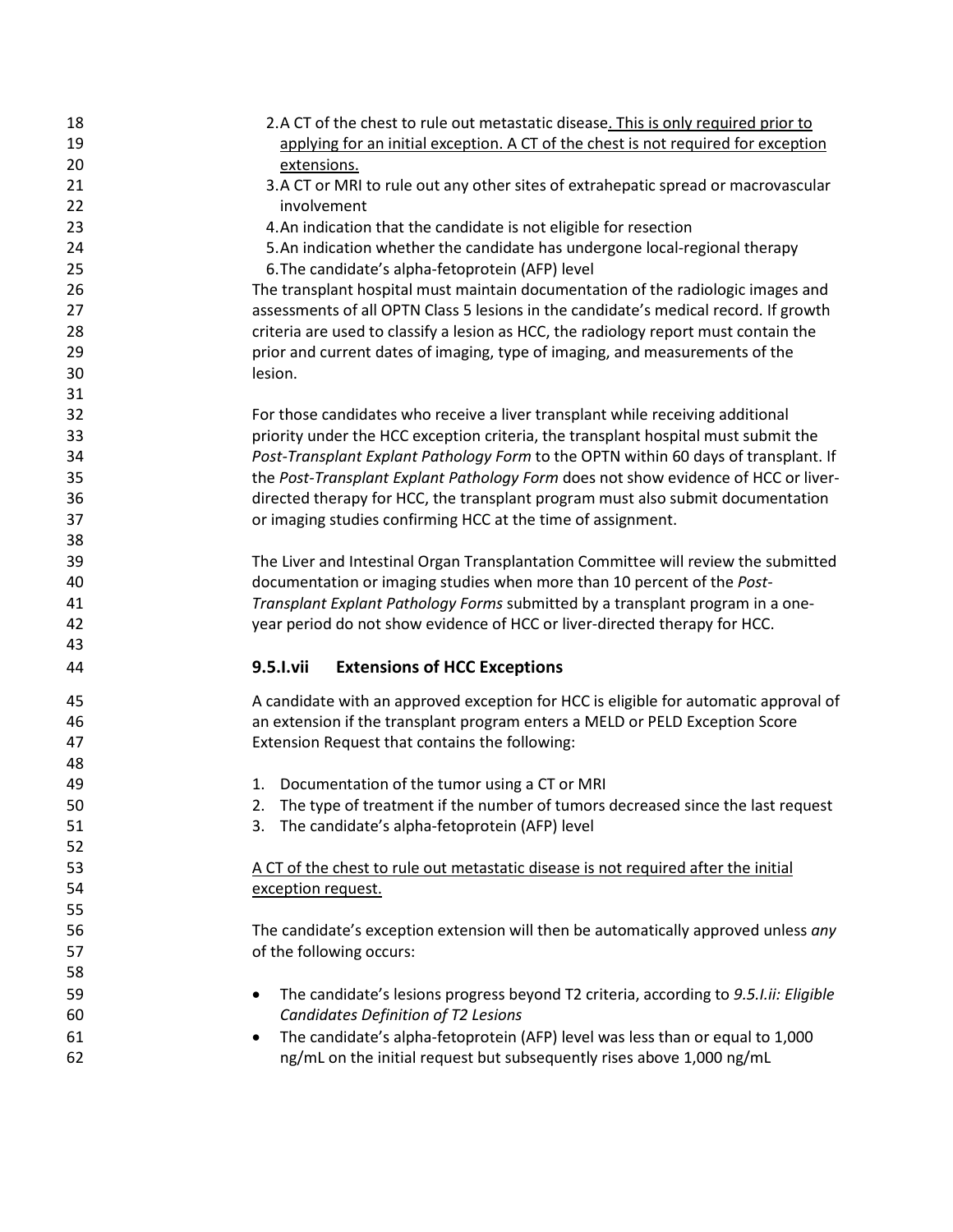• The candidate's AFP level was greater than 1,000 ng/mL, the AFP level falls below 500 ng/mL after treatment but before the initial request, then the AFP level subsequently rises to greater than or equal to 500 ng/mL • The candidate's tumors have been resected since the previous request • The program requests a score different from the scores assigned in Table 9-10. 68 When a transplant program submits either an initial exception request or the first extension request for a liver candidate at least 18 years old at the time of registration that meets the requirements for a standardized MELD score exception, the candidate appear on the match run according to the calculated MELD score. 73 A candidate who meets these requirements for a MELD or PELD score exception for HCC will receive a score according to *Table 9-10* below. 76

| Age                    | Age at registration    | <b>Exception Request</b>                   | <b>Score</b>              |
|------------------------|------------------------|--------------------------------------------|---------------------------|
| At least 18 years old  | At least 18 years old  | Initial and first<br>extension             | Calculated<br><b>MELD</b> |
| At least 18 years old  | At least 18 years old  | Any extension after<br>the first extension | 3 points<br>below MMaT    |
| At least 12 years old  | Less than 18 years old | Any                                        | 40                        |
| Less than 12 years old | Less than 12 years old | Any                                        | 40                        |

#### 77 **Table 9-10: HCC Exception Scores**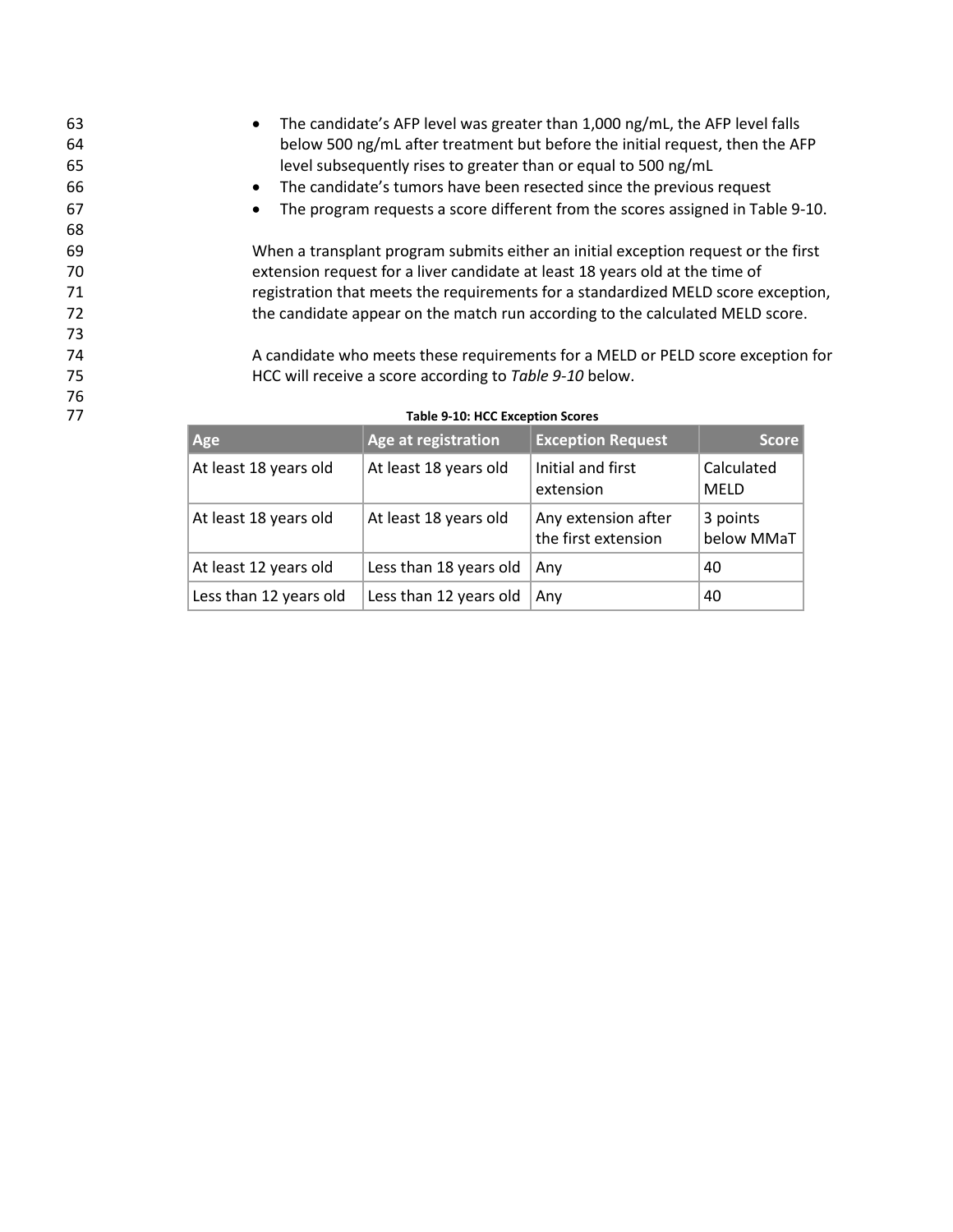# **Guidance Language**

Proposed new language is underlined (example) and language that is proposed for removal is struck through (example). Heading numbers, table and figure captions, and cross-references affected by the numbering of these policies will be updated as necessary.

## **Guidance to Liver Transplant Programs and the National Liver Review Board for:**

## **Adult MELD Exceptions for Hepatocellular Carcinoma (HCC)**

## **Background**

83 A liver candidate receives a MELD<sup>[4](#page-5-0)</sup> or, if less than 12 years old, a PELD<sup>[5](#page-5-1)</sup> score that is used for liver

allocation. The score is intended to reflect the candidate's disease severity, or the risk of 3-month

mortality without access to liver transplant. When the calculated score does not reflect the candidate's

medical urgency, a liver transplant program may request an exception score. A candidate that meets the

87 criteria for one of nine diagnoses in policy is approved for a standardized MELD exception.<sup>[6](#page-5-2)</sup> If the

 candidate does not meet criteria for standardized exception, the request is considered by the Review Board.

- 90 The OPTN Liver and Intestinal Organ Transplantation Committee (hereafter, "the Committee") has
- developed guidance for adult MELD exceptions for Hepatocellular Carcinoma (HCC). This guidance

document is intended to provide recommendations for the review board considering HCC cases which

are outside standard policy.

This guidance replaces any independent criteria that OPTN regions used to request and approve

exceptions, commonly referred to as "regional agreements." Review board members and transplant

centers should consult this resource when considering MELD exception requests for adult candidates

with the following diagnoses.

## **Recommendation**

99 • Patients with the following are contraindications for HCC exception score:

100 • Macro-vascular invasion of main portal vein or hepatic vein

- 101 Extra-hepatic metastatic disease
- 102 Ruptured HCC
- 103 T1 stage HCC

While in most cases, ruptured HCC and primary portal vein branch invasion of HCC would be

<span id="page-5-2"></span><span id="page-5-1"></span><span id="page-5-0"></span>contraindications, some patients who remain stable for a prolonged (minimum of 12 months) interval

Pediatric End-Stage Liver Disease

Policy 9.3.C: Specific MELD/PELD Exceptions, Organ Procurement and Transplantation Network Policies.

Model for End-Stage Liver Disease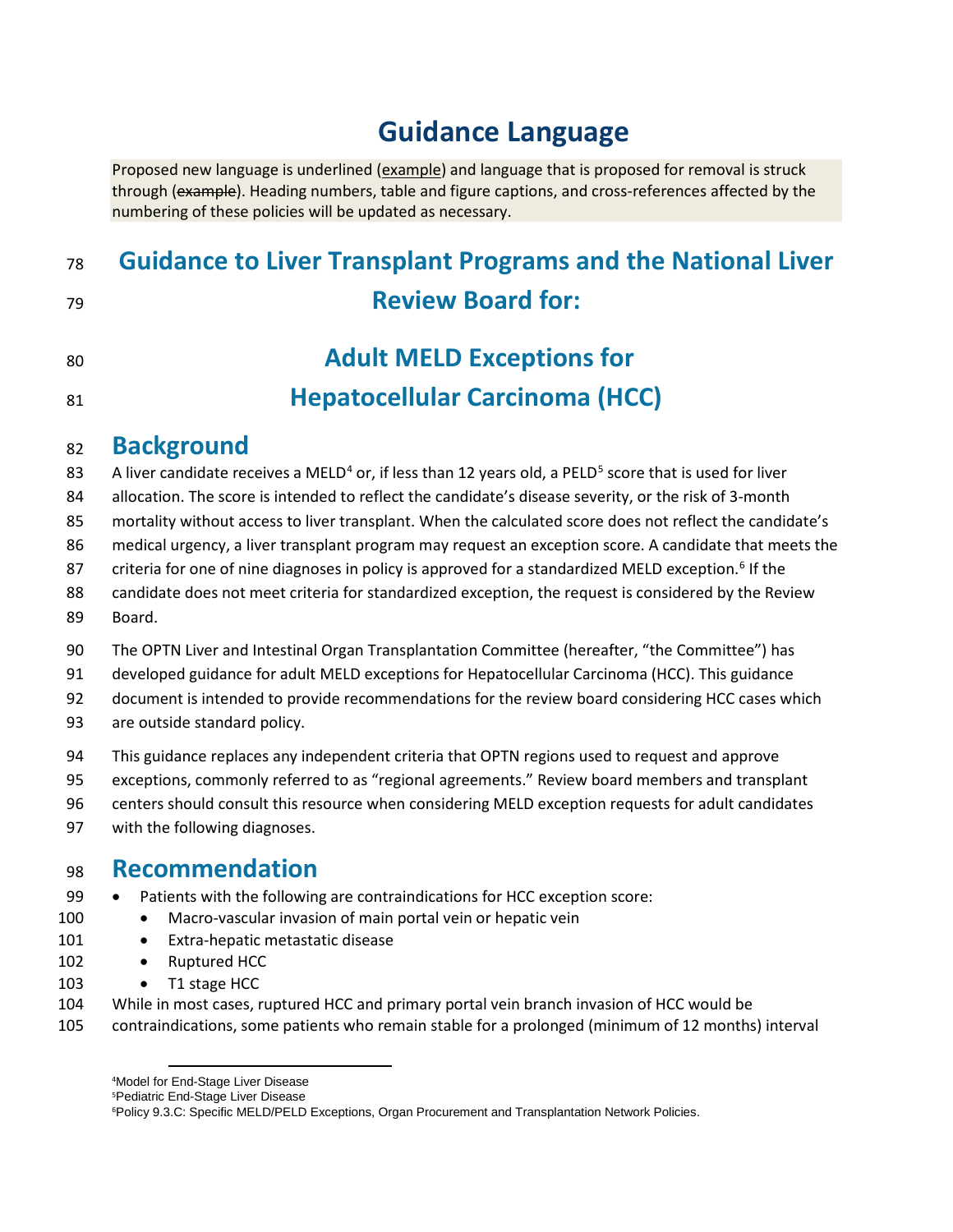- after treatment for primary portal vein branch invasion or after ruptured HCC may be suitable for consideration.
- 
- 109 Evidence for the use of immunotherapy as a down-staging or bridging therapy is preliminary. However, based on the published data in transplant and non-transplant setting, the use of immunotherapy does 111 not preclude consideration for an HCC exception.<sup>[7](#page-6-0)</sup>
- 

- Patients who have a history of prior unresectable HCC more than 2 years ago which was completely treated with no evidence of recurrence, who develop new or recurrent lesions after 2 years should generally be considered the same as those with no prior HCC, in order to determine the current 116 stage suitability for an initial MELD exception, and initial MELD exception score assignment.
- 118 Patients beyond standard criteria who have continued progression while waiting despite LRT are generally not acceptable candidates for HCC MELD exception.
- Patients with AFP>1000 who do not respond to treatment to achieve an AFP below 500 are not eligible for standard MELD exception, and must be reviewed by the HCC review board to be considered. In general, these patients are not suitable for HCC MELD exception but may be appropriate in some cases.
- 126 Patients with HCC beyond standard down-staging criteria who are able to be successfully downstaged to T2 may be appropriate for MELD exception, as long as there is no evidence of metastasis outside the liver, or macrovascular invasion, or AFP >1,000. Imaging should be performed at least 4 weeks after last down-staging treatment. Patients must still wait for 6 months from the time of the first request to be eligible for an HCC exception score.
- • Patients with cirrhosis who presented with stage T2 resectable HCC (one lesion >2 cm and <5 cm in size, or two or three lesions >1 cm and <3 cm in size, based on resection specimen pathology) who underwent complete resection but developed T1 (biopsy proven), or T2 HCC (LI-RADS 5) following complete resection should be considered for MELD score exception, without a six month delay period. This includes candidates who initially presented with T2 resectable HCC and who underwent complete resection more than 2 years ago.
- 

 Patients with cirrhosis and HCC beyond T2 but within generally accepted criteria for down-staging (such as up to 5 lesions, total tumor volume <8 cm based on resection pathology) who underwent complete resection with negative margins and developed T1 (biopsy proven) or T2 recurrence (LI-RADS 5) may

- also be considered for MELD score exception for HCC. Because the larger tumor size, the 6 month delay
- is appropriate to ensure favorable tumor biology.
- 

<span id="page-6-0"></span> Parissa Tabrizian, Sander S. Florman, and Myron E. Schwartz, "PD-1 Inhibitor as Bridge Therapy to Liver Transplantation?," *American Journal of Transplantation* 21, no. 5 (February 2021): pp. 1979-1980, https://doi.org/10.1111/ajt.16448.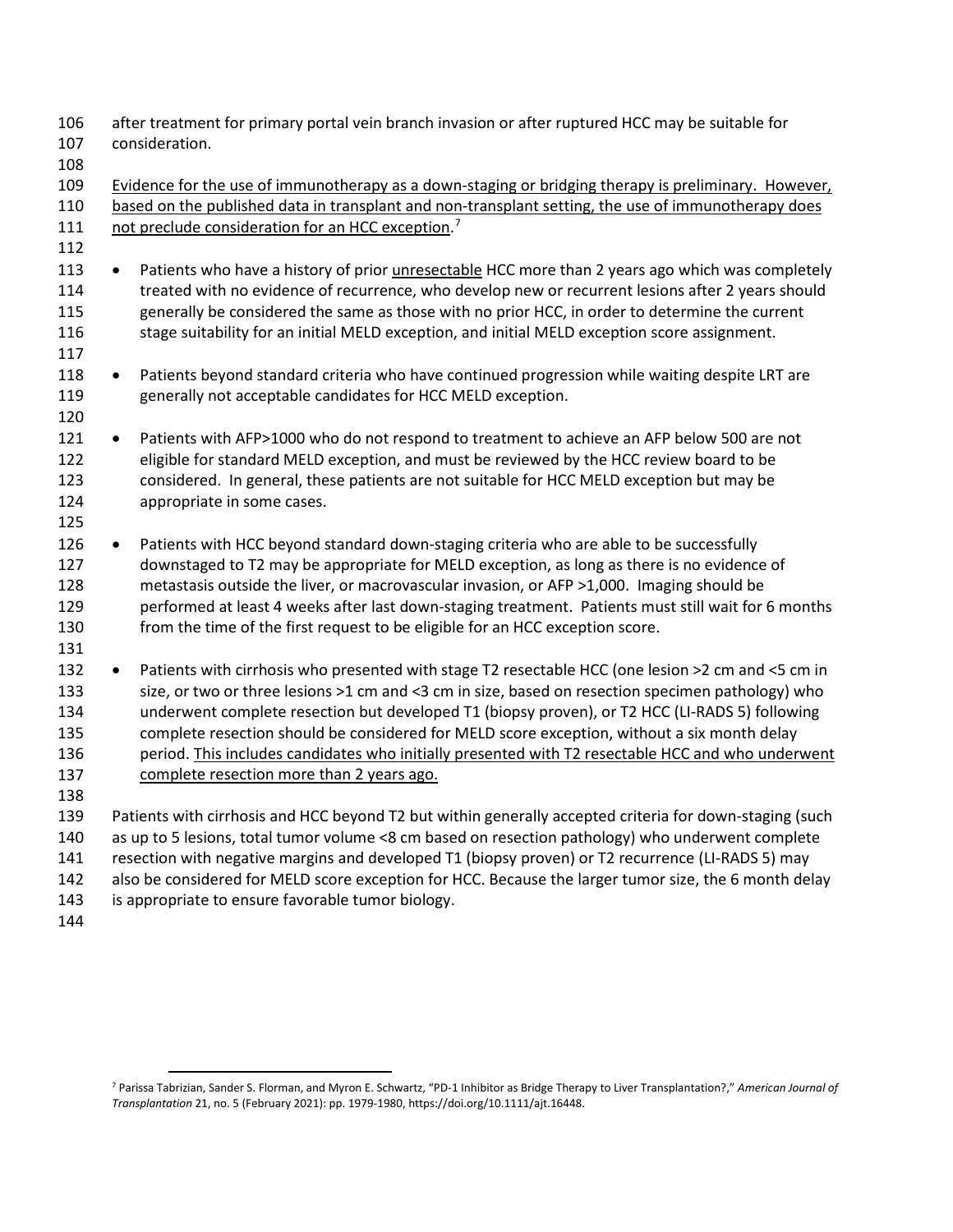### 145 **Recommendations for Dynamic Contrast-enhanced CT or MRI of the Liver**

146<br>147

147 **Table 1: Recommendations for Dynamic Contrast-enhanced CT of the Liver**

| <b>Feature:</b>                                                  | CT scans should meet the below specifications:                                                                                                                                                                                                                                                                                                          |
|------------------------------------------------------------------|---------------------------------------------------------------------------------------------------------------------------------------------------------------------------------------------------------------------------------------------------------------------------------------------------------------------------------------------------------|
| <b>Scanner type</b>                                              | Multidetector row scanner                                                                                                                                                                                                                                                                                                                               |
| Detector type                                                    | Minimum of 8 detector rows and must be able to image the<br>entire liver during brief late arterial phase time window                                                                                                                                                                                                                                   |
| <b>Slice thickness</b>                                           | Minimum of 5 mm reconstructed slice thickness; thinner<br>slices are preferable especially if multiplanar reconstructions<br>are performed                                                                                                                                                                                                              |
| Injector                                                         | Power injector, preferably dual chamber injector with<br>saline flush and bolus tracking recommended                                                                                                                                                                                                                                                    |
| <b>Contrast injection</b><br>rate                                | 3 mL/sec minimum, better 4-6 mL/sec with minimum of 300<br>mg I/mL or higher, for dose of 1.5 mL/kg body weight                                                                                                                                                                                                                                         |
| <b>Mandatory dynamic</b><br>phases on contrast-<br>enhanced MDCT | Late arterial phase: artery fully enhanced, beginning contrast<br>1.<br>enhancement of portal vein<br>Portal venous phase: portal vein enhanced, peak liver<br>parenchymal enhancement, beginning contrast<br>enhancement of hepatic veins<br>Delayed phase: variable appearance, greater than 120<br>в.<br>seconds after initial injection of contrast |
| <b>Dynamic phases</b><br>(Timing)                                | Use the bolus tracking or timing bolus                                                                                                                                                                                                                                                                                                                  |

148<br>149

Table 2: Recommendations for Dynamic Contrast-enhanced MRI of the Liver

| <b>Feature</b>                    | <b>MRIs should meet the below specifications:</b>                                                                                                                                 |
|-----------------------------------|-----------------------------------------------------------------------------------------------------------------------------------------------------------------------------------|
| Scanner type                      | 1.5T Tesla or greater main magnetic field strength. Low field<br>magnets are not suitable.                                                                                        |
| Coil type                         | Phased array multichannel torso coil, unless patient-related<br>factors precludes its use.                                                                                        |
| <b>Minimum</b><br>sequences       | Pre-contrast and dynamic post gadolinium T1-weighted<br>gradient echo sequence (3D preferable), T2 (with and without<br>fat saturation), T1-weighted in and out of phase imaging. |
| Injector                          | Dual chamber power injector with bolus tracking<br>recommended.                                                                                                                   |
| <b>Contrast</b><br>injection rate | 2-3 mL/sec of extracellular gadolinium chelate that does not<br>have dominant biliary excretion, preferably resulting in<br>vendor-recommended total dose.                        |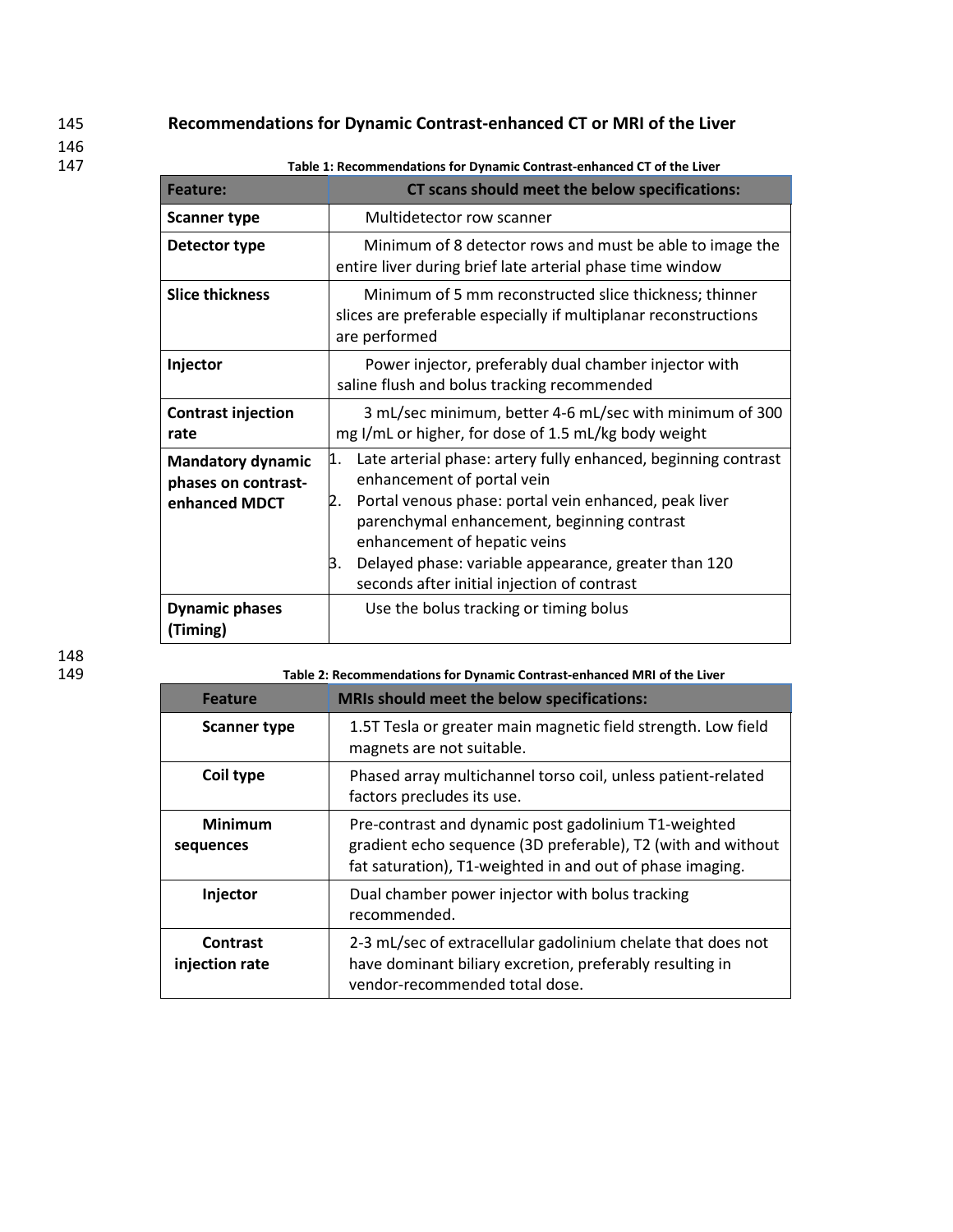| <b>Feature</b>                                                           | <b>MRIs should meet the below specifications:</b>                                                                                                                                                                                                                                                                                                                                                                                                       |
|--------------------------------------------------------------------------|---------------------------------------------------------------------------------------------------------------------------------------------------------------------------------------------------------------------------------------------------------------------------------------------------------------------------------------------------------------------------------------------------------------------------------------------------------|
| <b>Mandatory</b><br>dynamic phases on<br>contrast-enhanced<br><b>MRI</b> | 1.<br>Pre-contrast T1W: do not change scan parameters for<br>post contrast imaging.<br>Late arterial phase: artery fully enhanced, beginning<br>2.<br>contrast enhancement of portal vein.<br>Portal venous phase: portal vein enhanced, peak liver<br>3.<br>parenchymal enhancement, beginning contrast enhancement<br>of hepatic veins.<br>Delayed phase: variable appearance, greater than 120<br>4.<br>seconds after initial injection of contrast. |
| <b>Dynamic phases</b><br>(Timing)                                        | The use of the bolus tracking method for timing contrast<br>arrival for late arterial phase imaging is preferable. Portal vein<br>phase images should be acquired 35 to 55 seconds after<br>initiation of late arterial phase. Delayed phase images should<br>be acquired 120 to 180 seconds after the initial contrast<br>injection.                                                                                                                   |
| <b>Slice thickness</b>                                                   | 5 mm or less for dynamic series, 8 mm or less for other<br>imaging.                                                                                                                                                                                                                                                                                                                                                                                     |
| <b>Breath-holding</b>                                                    | Maximum length of series requiring breath-holding should be<br>about 20-seconds with a minimum matrix of 128 x 256.<br>Technologists must understand the importance of patient<br>instruction about breath-holding before and during scan.                                                                                                                                                                                                              |

150